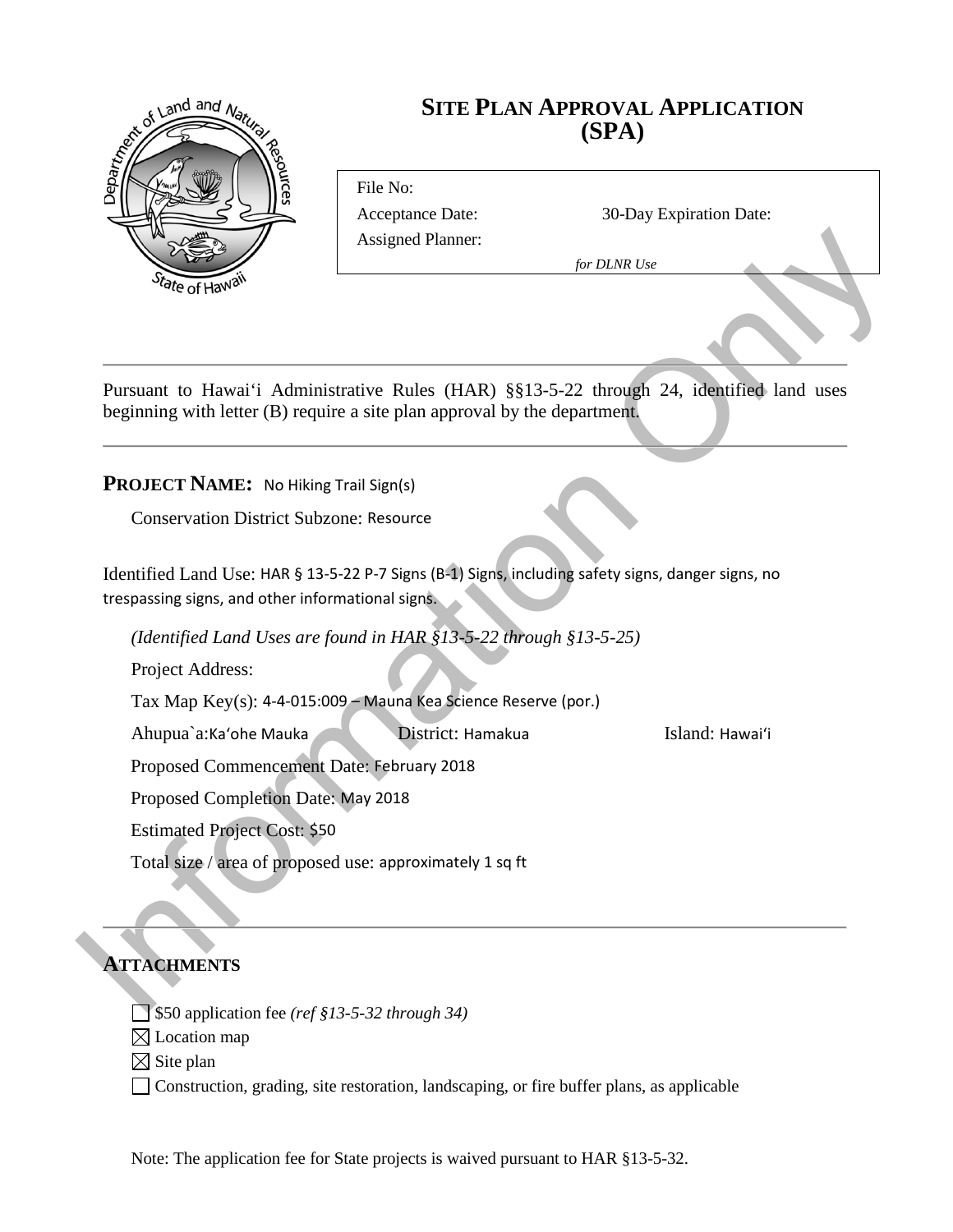# **REQUIRED SIGNATURES**

### **Applicant**

Name / Agency: University of Hawaiʻi at Hilo Street Address: 200 W. Kawili St, Hilo, HI 96720

| Contact Person & Title: Marcia Sakai, Interim Chancellor                                                                                  |                   |
|-------------------------------------------------------------------------------------------------------------------------------------------|-------------------|
| Phone: 808-932-7348                                                                                                                       | Fax: 808-932-7338 |
| Email: marcias@hawaii.edu                                                                                                                 |                   |
| Interest in Property: Lessee                                                                                                              |                   |
| <b>Signature:</b>                                                                                                                         | Date:             |
| Signed by an authorized officer if for a Corporation, Partnership, Agency or Organization                                                 |                   |
| Landowner (if different than the applicant)<br>Name: State of Hawai'i (managed by University of Hawai'i)                                  |                   |
| Title; Agency: Stephanie Nagata, Director, Office of Maunakea Management                                                                  |                   |
| Mailing Address: 640 N. Aohoku Pl, Hilo, HI 96720                                                                                         |                   |
|                                                                                                                                           |                   |
| Phone: 808-933-0734                                                                                                                       | Fax: 808-933-3208 |
| Email: omkm@hawaii.edu                                                                                                                    |                   |
|                                                                                                                                           |                   |
| <b>Signature:</b>                                                                                                                         | Date:             |
| For State and public lands, the State of Hawai'i or government entity with management control over<br>the parcel shall sign as landowner. |                   |
| <b>Agent</b>                                                                                                                              |                   |
| Agency:                                                                                                                                   |                   |
| Contact Person & Title:                                                                                                                   |                   |
| Mailing Address:                                                                                                                          |                   |
| Phone:<br>Fax:                                                                                                                            |                   |
| Email:                                                                                                                                    |                   |
| Signature:                                                                                                                                | Date:             |
| <b>For DLNR Managed Lands</b>                                                                                                             |                   |
| <b>State of Hawai'i</b><br>Chairperson, Board of Land and Natural Resources                                                               |                   |
| State of Hawai'i                                                                                                                          |                   |
| Department of Land and Natural Resources                                                                                                  |                   |
| P.O. Box 621                                                                                                                              |                   |
| Honolulu, Hawai'i 96809-0621                                                                                                              |                   |
| Signature                                                                                                                                 | Date:             |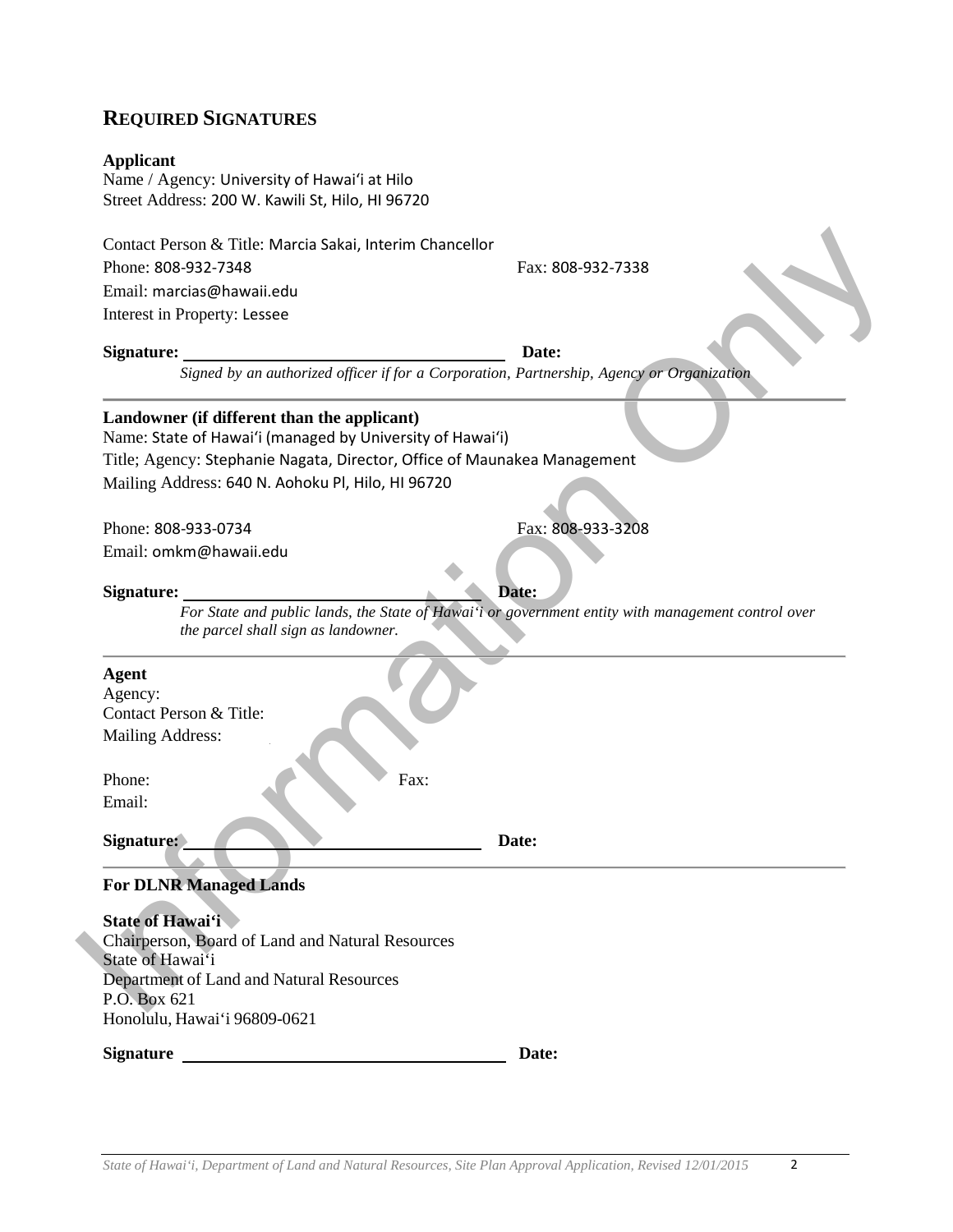## **PROPOSED USE**

Please provide a detailed description of the proposed land use. Please also include information regarding secondary improvements including, but not limited to, grading and grubbing, placement of accessory equipment, installation of utilities, roads, driveways, fences, landscaping, etc. Description of project should include dimensions and quantities of materials as applicable.

Remove an existing "Do Not Enter" sign and in its place install two no hiking trail signs on UH managed lands. No hiking trail signs installed will be consistent with the Maunakea Sign Plan policy: http://www.malamamaunakea.org/uploads/management/plans/Maunakea\_SignPlan\_2017-02-14.pdf and Conservation District Rules (HAR § 13-5) .

The existing Do Not Enter sign is faded, designed for vehicle use as opposed to pedestrian use, and in need of replacement. The sign is mounted on the guardrail at the location of a social trail starting point for hiking to the true summit of Maunakea (Puʻuwēkiu).

These replacement signs will be mounted on the existing guard rail at both the existing "Do Not Enter" sign location and a nearby similar social trail starting point, sized per guidelines for low-volume, lowspeed road way use, and use universal graphic symbols to communicate the intended message.

Locations were chosen collaboratively with OMKM Rangers and MKSS staff to include common social trail starting locations.

See location map and images of existing and replacement signs at the end of this application.

Remove an existing "Do Not Forte" sign and in its place loration to on histographs and the studients and the studients and the studients and the studients of the Manuska and Place in the Manuska and Conservation District R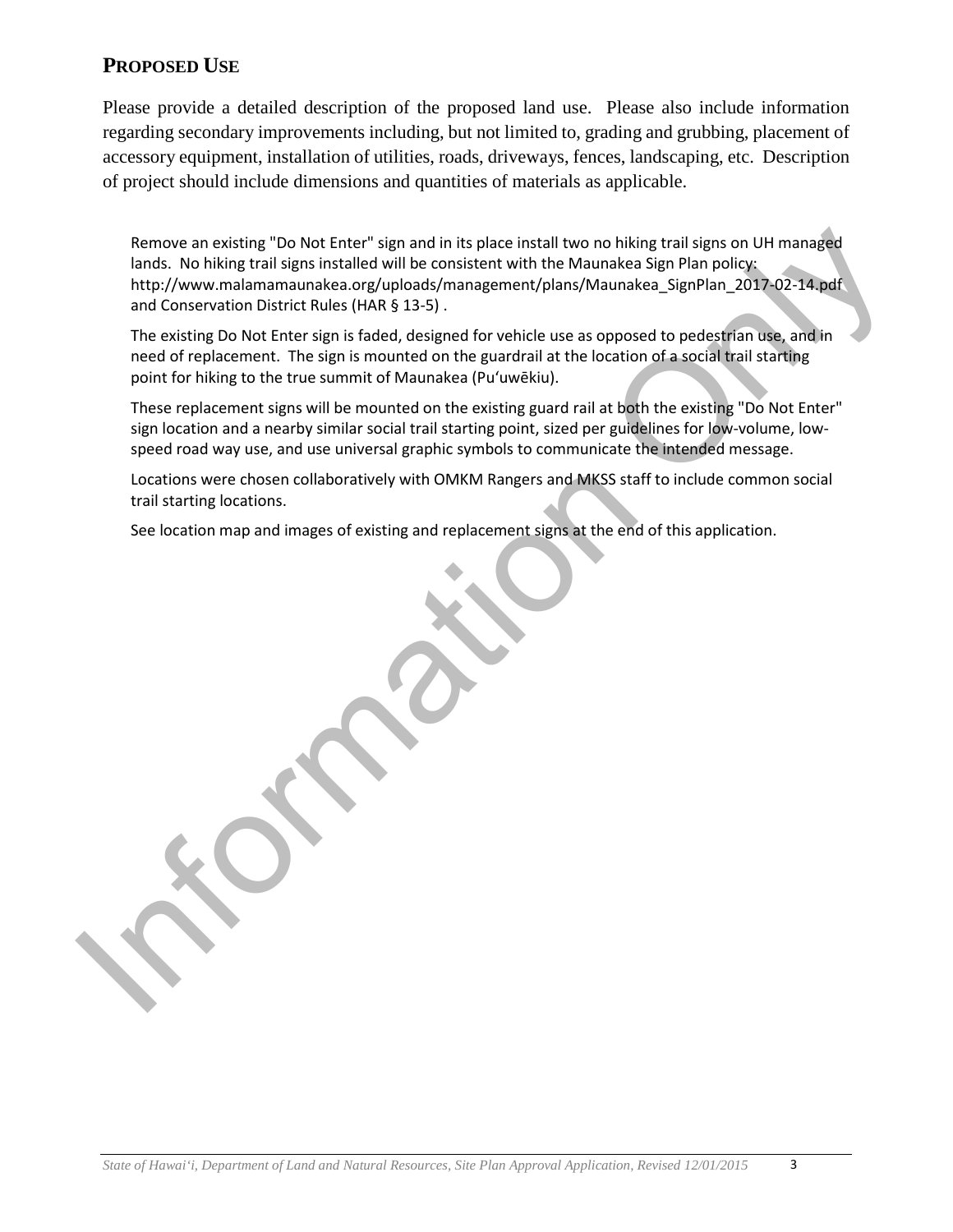# **EXISTING CONDITIONS**

Please describe existing conditions on the parcel (geology, ecology, cultural and recreational resources, historic resources, structures, landscaping, etc). Provide information regarding existing buildings and structures as well as infrastructure and utilities as applicable.

Geology, Climate, & Hazards: The summit area near the UH88 observatory is at approximately 13,700 feet and is an arid climate with occasional snow with glaciated lava flow geology. The proposed activity will only occur within an existing disturbed or developed gravel/cinder areas

Flora, Fauna, Ecology, Water Resources: No native flora inhabits the existing parking and gathering areas affected by the proposed project. Regular invasive species monitoring of the project site is conducted by OMKM. No surface water resources are present.

Cultural Resources: The nearest historic property is approximately 800 ft away from (SIHP #26224) and the sign will be located within the boundaries of SIHP # 26869 (District) and SIHP # 21438 (TCP). No impact to historic properties is anticipated.

Recreation: The sign exchange addresses both recreational and management uses. The appropriate place for hiking Puʻuwēkiu is across from the UH Hilo Hoku Kea observatory and appropriate signs are in place in this location (see Maunakea Sign Plan). These signs discourage recreation in areas where it is not appropriate.

Built Infrastructure: Signs are proposed only for use on existing disturbed and developed lands, for attachment to existing infrastructure..

Landscaping & Visual Conditions: The signs will be placed in areas of existing development, have enough profile to be visual and command attention, but not stand out from a distance or impact larger viewsheds.

and is a far and dimense want occasional strow with gadacted taw and geology. The proposes activity will only occur within an existing disturbed of developed gave/icinder areas<br>
Flors, Fauna, Ecology, Water Recources: No n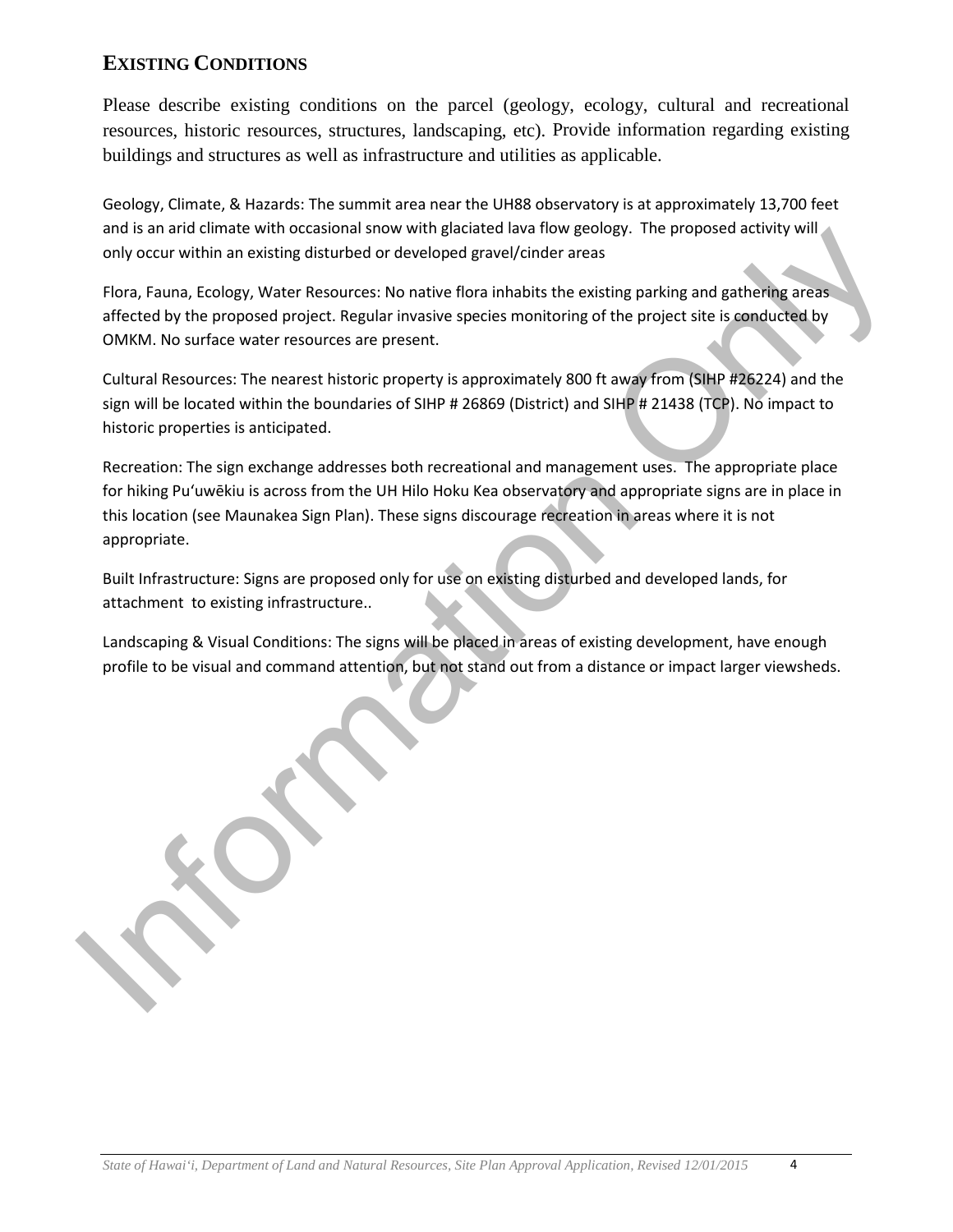## **EVALUATION CRITERIA**

#### **The Department or Board will evaluate the merits of a proposed land use based upon the following eight criteria** *(ref §13-5-30 (c))***:**

1. The purpose of the Conservation District is to conserve, protect, and preserve the important natural and cultural resources of the State through appropriate management and use to promote their long-term sustainability and the public health, safety, and welfare. *(ref §13-5-1)* How is the proposed land use consistent with the purpose of the conservation district?

The project will help protect native biota, limit risk of introducing non-native biota, help prevent erosion and educate all users. OMKM will continue to implement the Maunakea Sign Plan consistent with Conservation Distict Rules.

2. How is the proposed use consistent with the objectives of the subzone of the land on which the land use will occur? *(ref §13-5-11 through §13-5-15)*

The project will help promote the sustainable values and uses by promoting protection of natural landscapes and culturally respectful behavior.

3. Describe how the proposed land use complies with the provisions and guidelines contained in chapter 205A, HRS, entitled "Coastal Zone Management" *(see 205A objectives on p. 8).*

The project is not near nor is there a direct hydrological connection to the coastal zone.

4. Describe how the proposed land use will not cause substantial adverse impact to existing natural resources within the surrounding area, community or region.

The project is explicitly designed to protect natural resources in the surrounding area. The installation locations chosen are in existing developed areas to ensure that the footprint of development is minimized.

The project will help protect native births, limit risk of introducing non-native births, help prevent<br>erosion and educate all users. OMKN will continue to implement the Maunakea Sign Plan<br>consistent with Conservation Dis 5. Describe how the proposed land use, including buildings, structures and facilities, is compatible with the locality and surrounding areas, appropriate to the physical conditions and capabilities of the specific parcel or parcels.

The proposed use will only occur in areas of existing development yet supports continuation of existing, approved uses such as recreation which is one of the purposes the parcel is zoned for.

6. Describe how the existing physical and environmental aspects of the land, such as natural beauty and open space characteristics, will be preserved or improved upon.

The signs are only being located in association with other, existing development. Reducing the spatial extent of erosion while allowing for recreation and cultural practices will help promote continued preservation of existing native resource characteristics.

7. If applicable, describe how subdivision of land will not be utilized to increase the intensity of land uses in the Conservation District.

No land subdivision will occur.

8. Describe how the proposed land use will not be materially detrimental to the public health, safety and welfare.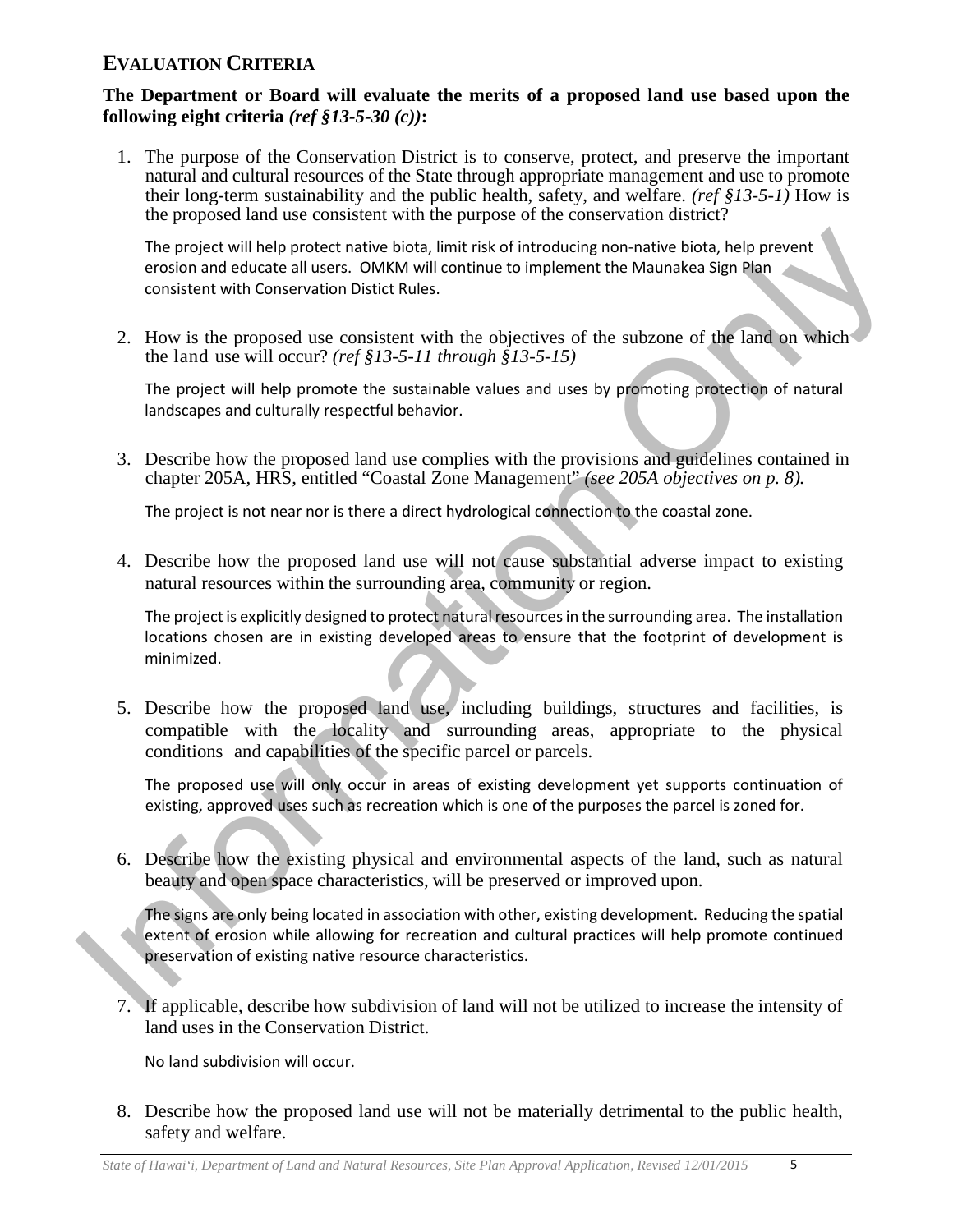The proposed use educates the public and provides a means of reducing public health, safety, and welfare risks.

Information Only

*State of Hawai'i, Department of Land and Natural Resources, Site Plan Approval Application, Revised 12/01/2015* 6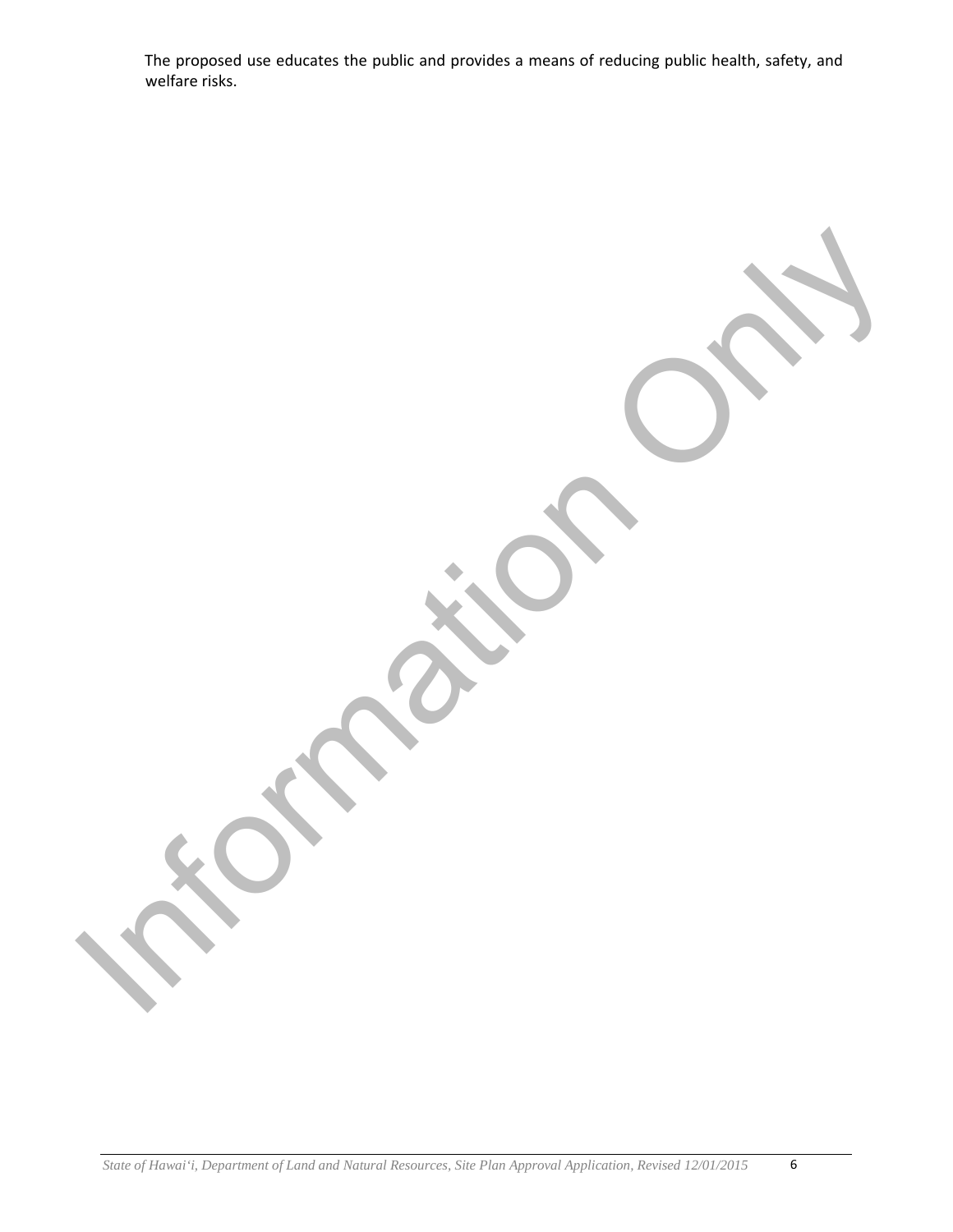## **CERTIFICATION**

I hereby certify that I have read this completed application and that, to the best of my knowledge, the information in this application and all attachments and exhibits is complete and correct. I understand that the failure to provide any requested information or misstatements submitted in support of the application shall be grounds for either refusing to accept this application, for denying the permit, or for suspending or revoking a permit issued on the basis of such misrepresentations, or for seeking of such further relief as may seem proper to the Land Board.

Interview was intervals and the Department of Land and Natural Resources. Co senditors<br>are linearly analogies representatives of the Department of Land and Natural Resources. Co senditors<br>are interview on the property. Un I hereby authorize representatives of the Department of Land and Natural Resources to conduct site inspections on my property. Unless arranged otherwise, these site inspections shall take place between the hours of 8:00 a.m. and 4:30 p.m.

| Signature of authorized agent(s) or if no agent, signature of applicant |  |
|-------------------------------------------------------------------------|--|

#### **AUTHORIZATION OF AGENT**

I hereby authorize to act as my representative and to bind me in all matters concerning this application.

*Signature of applicant(s)*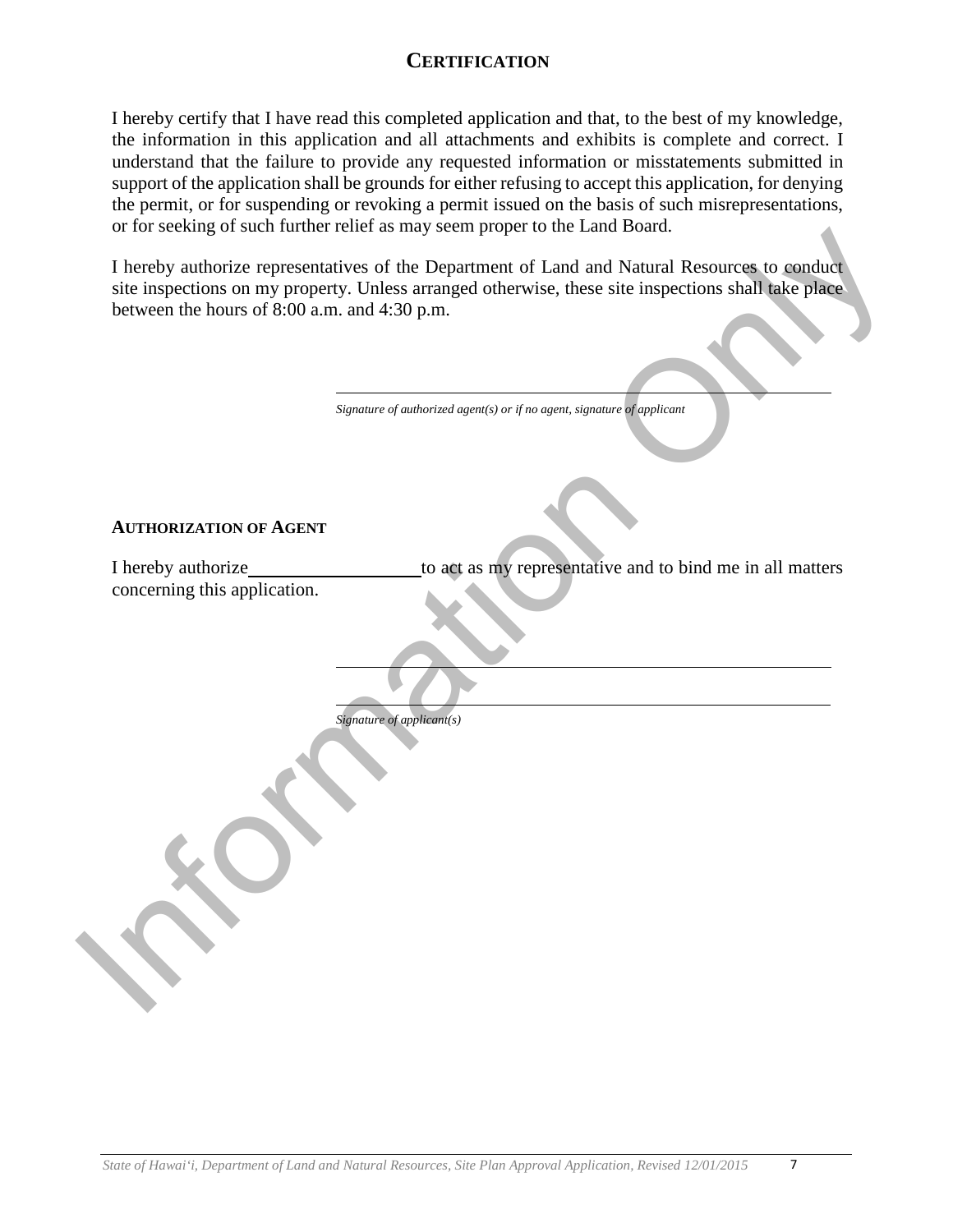

Approximate Locations of proposed new signs. Existing sign to be removed is currently at the upper, northernmost, of the two locations.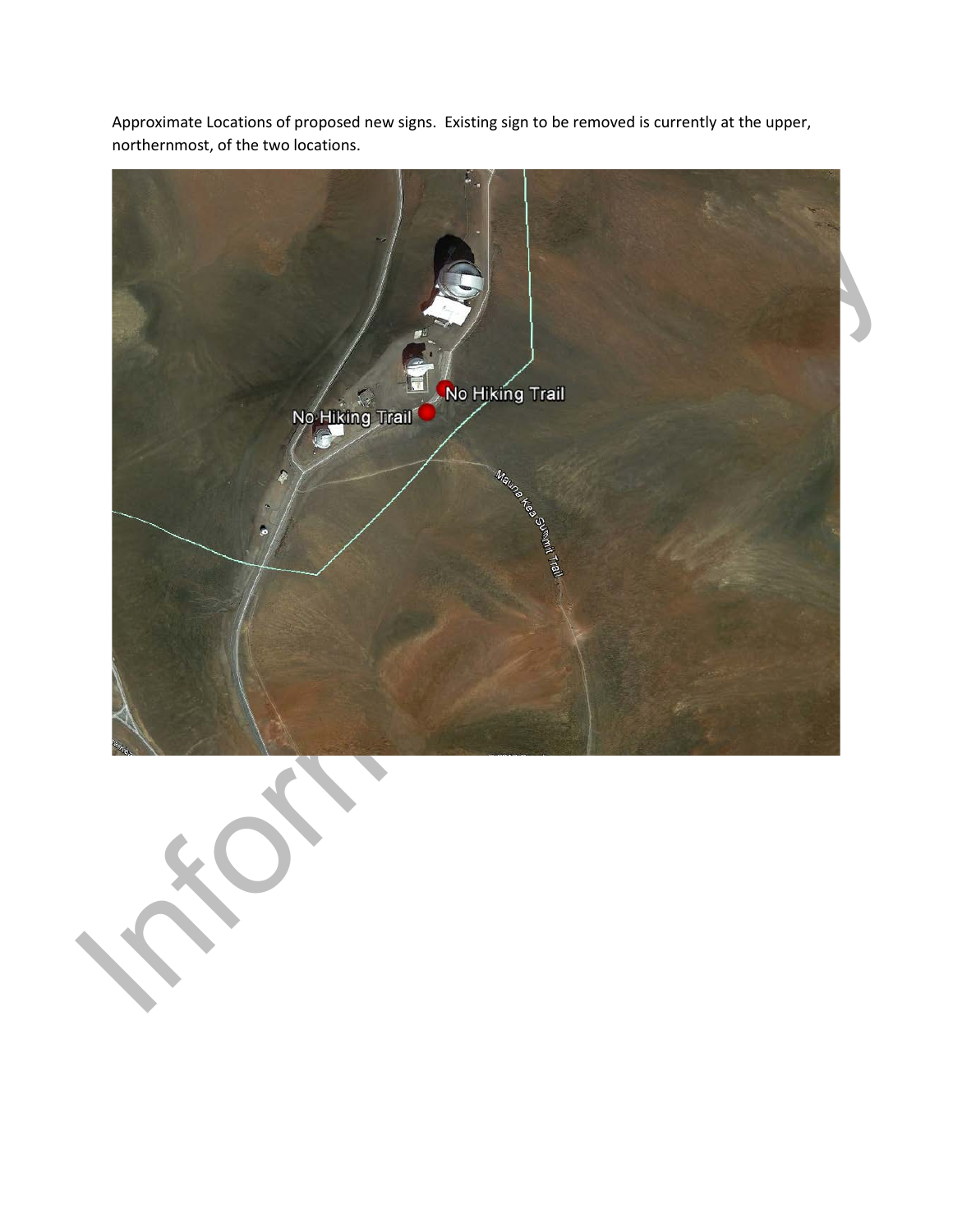Existing Sign – faded, to be removed